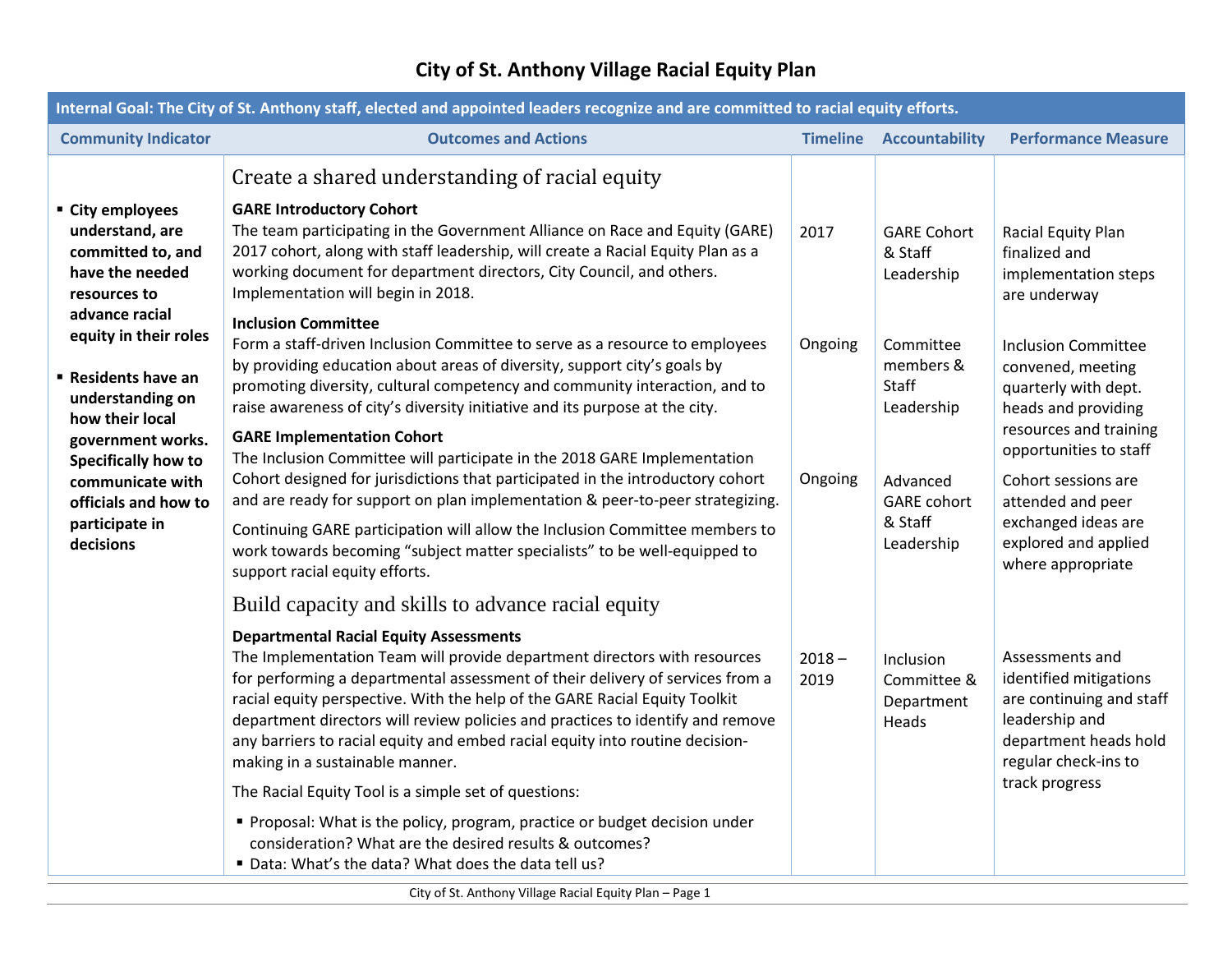| Internal Goal: The City of St. Anthony staff, elected and appointed leaders recognize and are committed to racial equity efforts. |                                                                                                                                                                                                                                                                                                                                                                                                                                                                            |                 |                |                            |  |  |  |
|-----------------------------------------------------------------------------------------------------------------------------------|----------------------------------------------------------------------------------------------------------------------------------------------------------------------------------------------------------------------------------------------------------------------------------------------------------------------------------------------------------------------------------------------------------------------------------------------------------------------------|-----------------|----------------|----------------------------|--|--|--|
| <b>Community Indicator</b>                                                                                                        | <b>Outcomes and Actions</b>                                                                                                                                                                                                                                                                                                                                                                                                                                                | <b>Timeline</b> | Accountability | <b>Performance Measure</b> |  |  |  |
|                                                                                                                                   | " Community engagement: How have communities been engaged? Are there<br>opportunities to expand engagement?<br>Analysis and strategies: Who will benefit from or be burdened by your<br>proposal? What are your strategies for advancing racial equity or mitigating<br>unintended consequences?<br>" Implementation: What is your plan for implementation?<br>Accountability and communication: How will you ensure accountability,<br>communicate, and evaluate results? |                 |                |                            |  |  |  |
|                                                                                                                                   | The following subject areas have been identified through 2017 GARE<br>participation as proven strategies that can advance racial equity. These, along<br>with other ideas from 2018 GARE participation and feedback from residents,<br>will be reviewed:                                                                                                                                                                                                                   |                 |                |                            |  |  |  |
|                                                                                                                                   | City Wide - Review policies and practices on hiring, on-boarding, retention,<br>and upward mobility. Specifically minimum qualifications (education and<br>experience equivalencies) and the role of seniority in promotions & benefits.                                                                                                                                                                                                                                   |                 |                |                            |  |  |  |
|                                                                                                                                   | Administration, Human Resources & Finance - Further efforts to build a<br>"virtual city hall" so access to city business is inclusive for all, regardless of<br>work schedules, languages spoken, etc.                                                                                                                                                                                                                                                                     |                 |                |                            |  |  |  |
|                                                                                                                                   | Fire Department - Review code enforcement policies and practices to ensure<br>resources are being applied equitably across the city.                                                                                                                                                                                                                                                                                                                                       |                 |                |                            |  |  |  |
|                                                                                                                                   | Public Works Department - Expand seasonal workers job scope to offer an<br>internship experience highlighting all aspects of department's activities.                                                                                                                                                                                                                                                                                                                      |                 |                |                            |  |  |  |
|                                                                                                                                   | Liquor Operation Department - Implement front-line training specifically<br>focused on effectively serving diverse customers.                                                                                                                                                                                                                                                                                                                                              |                 |                |                            |  |  |  |
|                                                                                                                                   | Department of Justice COPS Program Technical Assistance<br>Police Department - Implement guidance received from the Department of<br>Justice's COPS program.                                                                                                                                                                                                                                                                                                               |                 |                |                            |  |  |  |
|                                                                                                                                   | " Comprehensive overhaul of Principles and Practices manual<br>" Develop data-driven strategic plan on conducting vehicle & pedestrian stops<br>" Develop community engagement strategic plan<br>• Develop training, polices, practices and procedures to facilitate employee<br>professional development                                                                                                                                                                  |                 |                |                            |  |  |  |